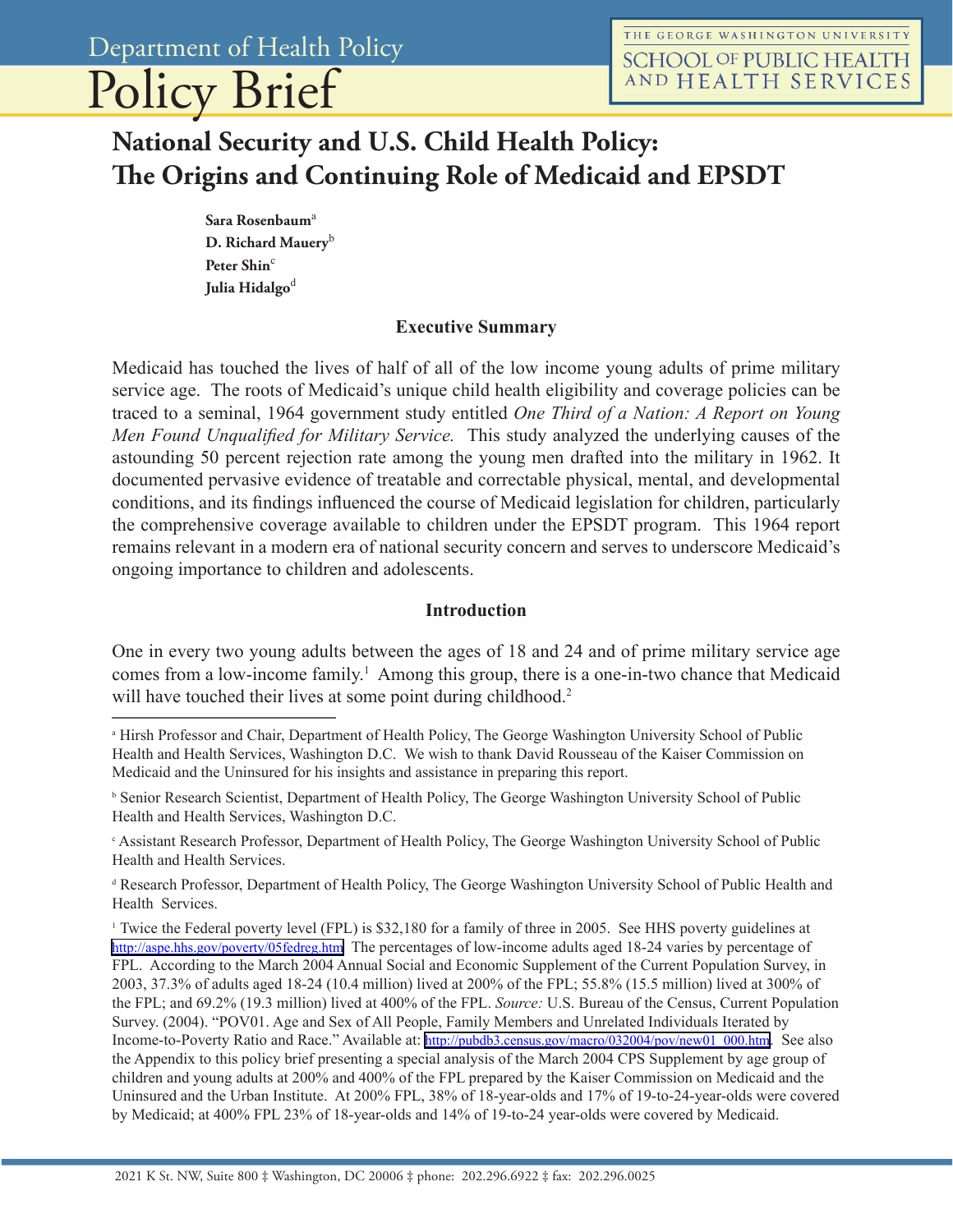This Policy Brief is part of a project funded by the Robert Wood Johnson Foundation's program to study Changes in Health Care Financing and Organization (HCFO); its purpose is to examine Medicaid's role in financing health care for members of the U.S. military and their families. This analysis explores Medicaid's child health policy roots in national security.

Although Medicaid's importance for children has been extensively documented,<sup>3</sup> these national security roots have been forgotten by most. Indeed, the Medicaid child health eligibility expansions enacted during the Reagan and first Bush Administrations,<sup>4</sup> which virtually doubled program coverage, are the direct descendents of this history, which in great measure can be traced to a seminal Presidential study that documented the poor health status of young military recruits.

The imperative to focus on Medicaid's role in child health policy is considerable because of Medicaid's sheer reach into the child population. Single-year enrollment numbers show that Medicaid now reaches more than 25 percent of all children, 60 percent of poor children (at or below 100% of the Federal poverty level), and 39 percent of near-poor children (between 100% and 200% of the Federal poverty level).<sup>5</sup> But even these figures understate Medicaid's reach over time into the population of lower-income children and adolescents from whom the U.S. military forces disproportionately are drawn.<sup>6</sup>

Child health policy has been a pivotal theme in Medicaid since its original enactment. Attention originally was focused on eligibility; within two years, however, this focus would be extended to the actual range and depth of Medicaid coverage for children and adolescents. Evidence of the poor health status of young military recruits played a powerful role in this set of policy reforms,

<sup>2</sup> See Appendix for methodology used to calculate this estimate.

<sup>3</sup> See, e.g., Children's Defense Fund, *EPSDT: Does it Spell Health Care for Poor Children?* (Children's Defense Fund, Washington D.C., 1977); Children's Defense Fund, *Doctors and Dollars are Not Enough* (Washington D.C., 1977); Anne Marie Foltz, *An Ounce of Prevention: Child Health Politics Under Medicaid* ((MIT Press, Cambridge, MA, 1981); Herz EJ, Chawla AJ, Gavin NI. (1998). Preventive Services for Children Under Medicaid, 1989 and 1992. *Health Care Financing Review* 19(4):25-44; Sardell A, and Johnson K. (1998). The Politics of EPSDT in the 1990s: Policy Entrepreneurs, Political Streams, and Children's Health Benefits. *The Milbank Quarterly* 76(2): 175-205; Rosenbaum S and Sonosky CA. (2001). Medicaid Reforms and SCHIP: Health Care Coverage and the Changing Policy Environment. In C. J. DeVita & R. Mosher-Williams (Eds), Who Speaks for America's Children? The Role of Child Advocates in Public Policy (pp. 81-104). Washington, DC: Urban Institute Press; Klerman, LV. (1991). "Alive and Well? A Research and Policy Review of Health Programs for Poor Young Children." New York, NY: National Center for Children in Poverty; O'Connell M., Watson, S. (2001). "Medicaid and EPSDT." Neighborhood Legal Services, Buffalo, NY Available at: <http://www.nls.org/conf/epsdt.htm>; Olson K, Perkins J, Pate T. (1998). "Children's Health Under Medicaid: A National Review of Early Periodic Screening, Diagnosis, and Treatment." National Health Law Program. Available at: [http://www.healthlaw.org/pubs/child1998healthxsum.html.](http://www.healthlaw.org/pubs/child1998healthxsum.html)

<sup>4</sup> Rowland, D., Salganicoff, A., Keenan, P.K. (1999). The key to the door: Medicaid's role in improving health care for women and children. *Ann. Rev. Public Health* 20:403-26.

<sup>5</sup> Kaiser Commission on Medicaid and the Uninsured. (2004). "Key Facts: Health Coverage for Low-Income Children -- September 2004 Update." Available at:<http://www.kff.org/uninsured/2144-04.cfm.> Accessed April 25, 2005.

<sup>6</sup> See footnote 1 supra and the Appendix for estimates of poverty rates by age group as well as a discussion of the income estimates derived from the 1998 Department of Defense Population Report (available at: [http://www.dod.mil/](http://www.dod.mil/prhome/poprep98/html/7-index_scores.html) [prhome/poprep98/html/7-index\\_scores.html.](http://www.dod.mil/prhome/poprep98/html/7-index_scores.html) Accessed April 25, 2005.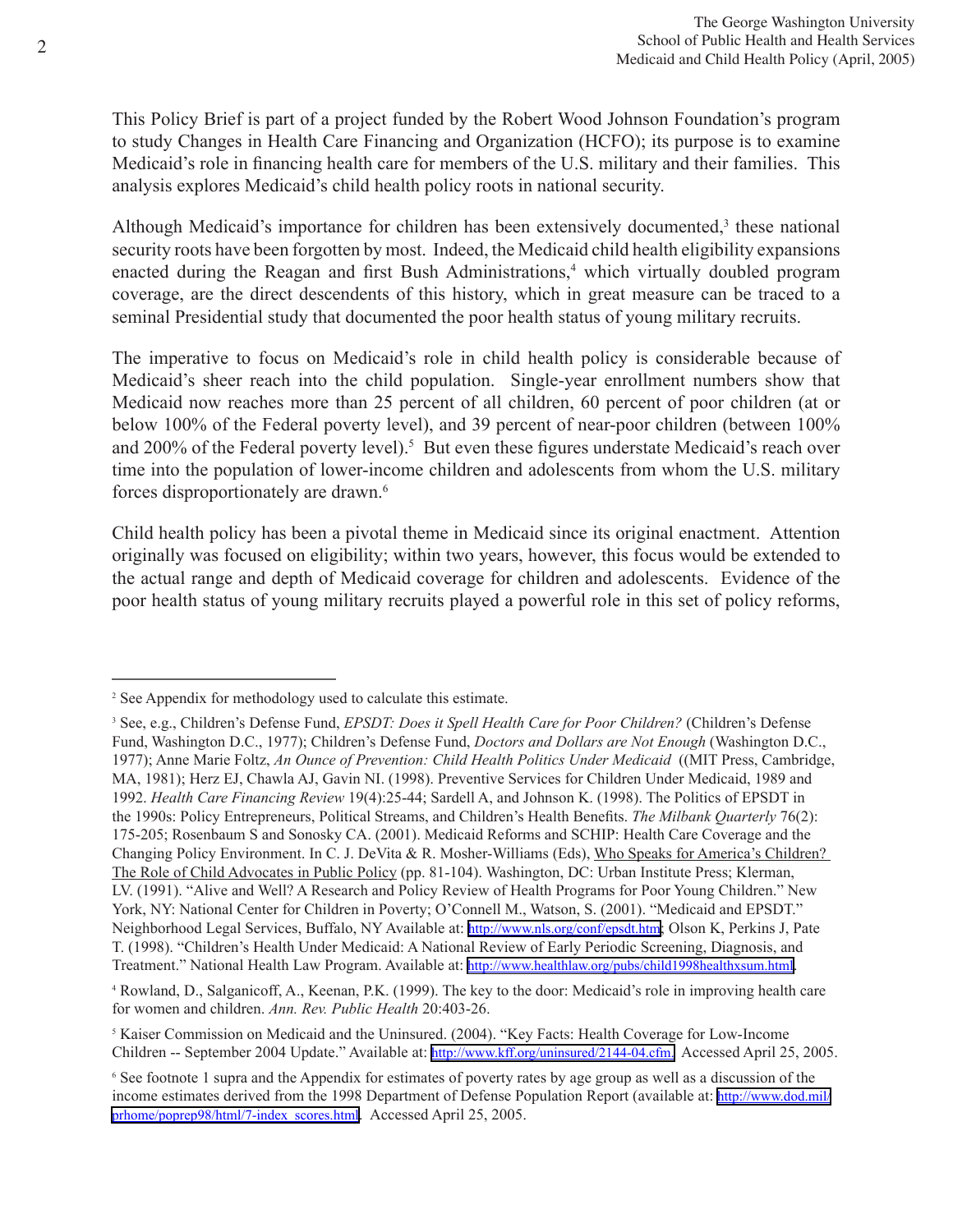and at a time when national security and preparedness concerns have once again become prominent features of U. S. policy landscape, this historical context is worth exploring.

This Policy Brief begins with a brief overview of Medicaid and child health, examining both its early eligibility structure as well as the advent of Medicaid's special benefit for children, which is known as "early and periodic screening, diagnosis and treatment (EPSDT)." The Brief then describes the findings from this pivotal 1964 study that so strikingly influenced Medicaid's child health policy: *One Third of a Nation: A Report of Young Men Found Unqualified for Military Service.* The Brief concludes with a discussion of the continued relevance of this history to Medicaid reform.

# **Background and Overview: Medicaid Child Health Policy**

Beginning in 1965, Medicaid was designed to cover low-income children from birth through young adulthood. Consistent with welfare program eligibility rules of the time,<sup>7</sup> the original Medicaid legislation made coverage of children under age 21 living in families who received Aid to Families with Dependent Children (AFDC). At the same time, the statute also gave states the option to extend coverage to all children under age 21 living in low-income families who did not qualify for cash welfare. This state option to extend coverage to all low-income children was unanimously adopted by the Senate in response to a Floor amendment offered by Senator Abraham Ribicoff of Connecticut. 8 By the early 1980s, when the modern period of Medicaid child health expansion commenced, approximately half of all states had pursued this option.<sup>9</sup>

Although the original Medicaid legislation provided states with an option to expand eligibility, the original Act did not provide for special standards related to the coverage of children; no minimum preventive and developmental benefit package was specified, nor were there requirements related to outreach to families and support in securing services.

The Medicaid EPSDT amendments were part of a larger package of reforms sent to Congress by President Johnson in 1967, which were aimed at improving the availability and quality of pediatric health care throughout the U.S.<sup>10</sup> In his Letter to Congress transmitting his child health recommendations, the President stated:

*Recent studies confirm what we have long suspected. In education, in health, in all of human development, the early years are the critical years. Ignorance, ill health, personality disorder–*

<sup>7</sup> In 1981 the maximum age limit for AFDC benefits was reduced from 21 to 18. (1981 Omnibus Budget Reconciliation Act, Public Law 97-35). In 1996 AFDC was repealed and replaced with the Temporary Aid to Needy Families (TANF) program. The maximum age limit for children under TANF is set at 18 (or 19 if child is a full-time student in a secondary school (or in the equivalent level of vocational or technical training)). (Personal Responsibility and Work Opportunity Reconciliation Act of 1996, Public Law 104-193).

<sup>8</sup> Anne Marie Foltz, *An Ounce of Prevention: Child Health Politics Under Medicaid.* supra note 3, pp. 18-19.

<sup>9</sup> Sara Rosenbaum and David Rousseau, "Medicaid at Thirty Five" St. Louis University Law Journal 45:1 pp. 1- 71 (Winter, 2001). See also, *The Deficit Reduction Act of 1984,* House of Representatives Conference Report no. 98-861, GPO 35-426 0 (Washington, D.C.: US. GPO, 23 June 1984) for a discussion of how many states opted to extend coverage to poor children regardless of their family's work status or family composition.

<sup>10</sup> United States House of Representatives, Committee on Ways and Means, Hearings on the President's Proposals for Revisions in the Social Security System. (GPO, Washington D.C., 1967).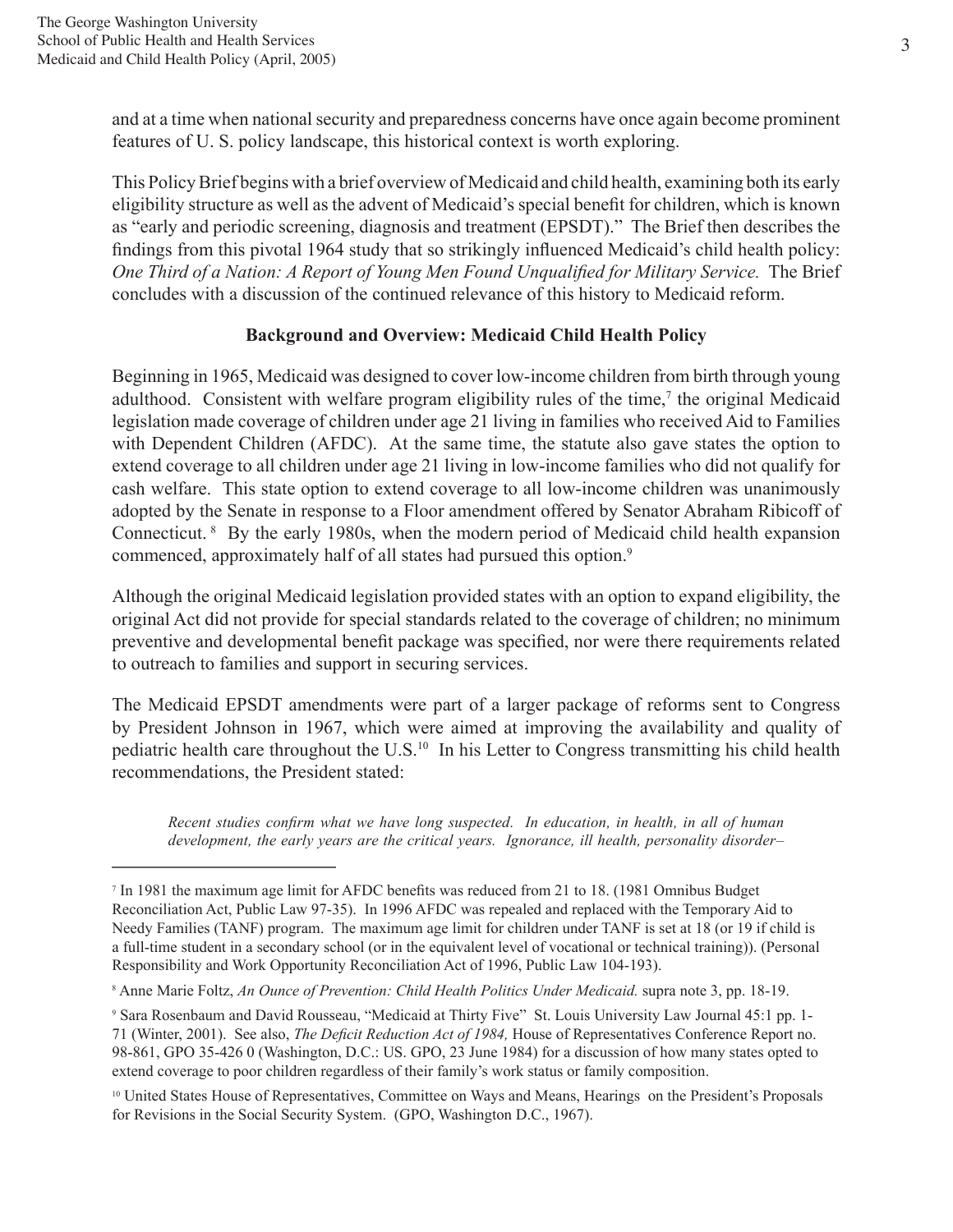*these are disabilities often contracted in childhood: afflictions which linger to cripple the man and damage the next generation. Our nation must rid itself of this bitter inheritance. Our goal must be clear–to give every child the chance to fulfill his promise. Even during these years of unparalleled prosperity: […] more than four million children will suffer physical handicaps and another two million will fall victim to preventable accidents or disease….* 

*Under the Medicaid program enacted in 1965, the 25 states now in partnership with the Federal Government will help pay hospital costs and doctors' bills for more than 3.5 million poor children this year. By next year, we expect 23 more states to join Medicaid. I am requesting increased funds for …Medicaid program, including….legislation to expand the timely examination and treatment of … poor children….*<sup>11</sup>

These sweeping recommendations, which became the EPSDT amendments, were enacted as part of the Social Security Act Amendments of 1967.<sup>12</sup> Termed "altogether different in kind and style"<sup>13</sup> from anything that preceded them, the Medicaid EPSDT amendment provided for such early and periodic screening and diagnosis of individuals who are eligible [for Medicaid] and under the age of 21, to ascertain their physical and mental defects, and such health care, treatment, and other measures to correct or ameliorate defects and chronic conditions discovered thereby.<sup>14</sup>

In sum, within two years of enactment, the President and Congress had come to understand Medicaid's singular potential to promote child health and development, not merely to finance treatment for diagnosed illnesses. Medicaid's special relationship to childhood growth and development among low income children was crystallized in the EPSDT amendments.

The continuing evolution of EPSDT has spanned nearly four decades, with important modifications in 1972, and again in 1981 under the Reagan Administration, to add specific outreach and family support requirements to promote health care access.<sup>15</sup> Amendments under the first Bush Administration in 1989 further broadened medical assistance coverage to ensure full coverage for all physical, mental, and developmental conditions. Today EPSDT ensures coverage for all medically necessary diagnostic and treatment services that fall within the federal definition of "medical assistance" for virtually all Medicaid enrolled children. With very limited exceptions for "medically needy children," EPSDT is a service requirement for children who qualify for Medicaid on either a mandatory or optional basis.<sup>16</sup>

Several aspects of the EPSDT benefit make it unique. First, the range and depth of the periodic and interperiodic health examinations provided under the program are striking, with explicit requirements to assess growth and development as an essential part of the screening (i.e., assessment) process.

<sup>11</sup> Lyndon B. Johnson. Special Message to the Congress Recommending a 12-Point Program for America's Children and Youth, February 8, 1967. Transcript available at:

<http://www.presidency.ucsb.edu/ws/index.php?pid=28438&st=Medicaid&st1=Johnson>.

<sup>12</sup> Pub. L. 90-248.

<sup>13</sup> *Welfare Medicine in America,* supra, note 4, p. 248.

<sup>14</sup> *An Ounce of Prevention,* supra note 3*,* pp. 22-25.

<sup>&</sup>lt;sup>15</sup> Social Security Amendments of 1972. October 30, 1972. Pub. L. 92-603.

<sup>&</sup>lt;sup>16</sup> EPSDT is an optional benefit only in the case of children whose eligibility is based on their "medically needy" status. 42 U.S.C. §1396a(a)(10)(C). This change was made in 1981.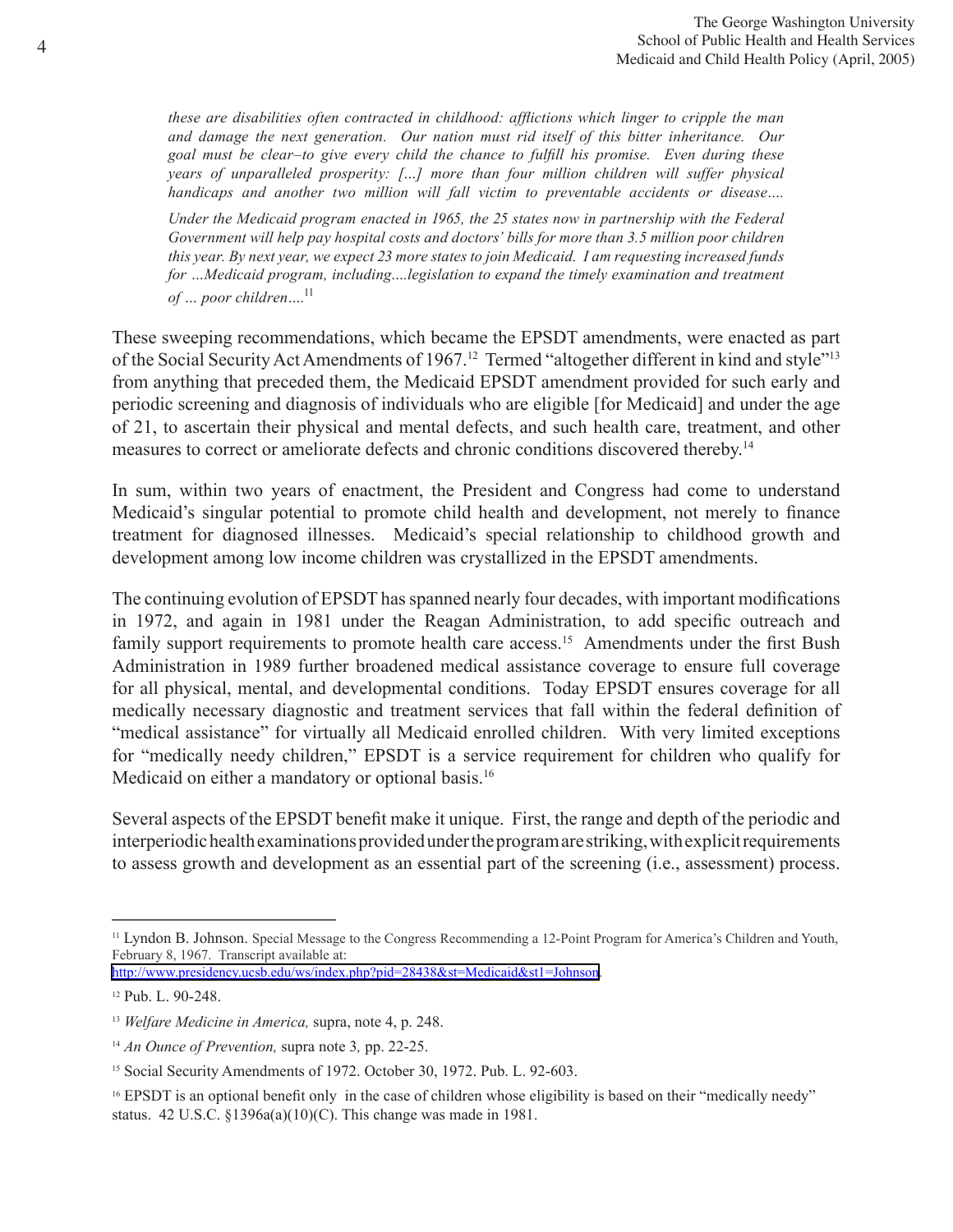Second, EPSDT covers an unparalleled range of diagnostic and treatment services for children whose examinations reveal potential physical, mental, or developmental conditions. Unlike conventional commercial insurance, these special coverage standards do not distinguish between acute conditions that can be cured and lifelong and chronic conditions whose effects and severity can be "ameliorated" through health care. Third, from its inception in 1967, EPSDT has been governed by a special medical necessity standard whose scope derives directly from the statutory terms "early" and "ameliorate."17 Federal agencies and courts alike have interpreted these term to require health care interventions at the earliest possible time, when needed to ameliorate (i.e., lessen) the effects of conditions, both physical and mental, that potentially could impair childhood growth and development.<sup>18</sup>

Figure 1 summarizes all required screening diagnosis and treatment services covered under EPSDT.

| <b>Figure 1. Required Screening, Diagnosis, and Treatment Services in</b><br><b>EPSDT</b>                                             |  |
|---------------------------------------------------------------------------------------------------------------------------------------|--|
| Periodic and Interperiodic (as needed) Screening and Preventive<br><b>Services</b>                                                    |  |
| Comprehensive health and developmental history                                                                                        |  |
| Comprehensive unclothed physical exam                                                                                                 |  |
| Appropriate immunizations                                                                                                             |  |
| <b>Laboratory Tests</b><br>٠                                                                                                          |  |
| <b>Lead Toxicity Screening</b>                                                                                                        |  |
| <b>Health Education</b><br>$\bullet$                                                                                                  |  |
| <b>Diagnosis and Treatment Services</b>                                                                                               |  |
| Diagnosis and Treatment Services<br>٠                                                                                                 |  |
| <b>Vision Services</b>                                                                                                                |  |
| <b>Dental Services</b>                                                                                                                |  |
| <b>Hearing Services</b>                                                                                                               |  |
| Medically necessary health care that falls within the federal<br>$\bullet$                                                            |  |
| definition of "medical assistance" and that is necessary to                                                                           |  |
| correct or ameliorate defects, and physical and mental illnesses                                                                      |  |
| and conditions discovered by the screening services.                                                                                  |  |
| Source: "Medicaid and EPSDT." DHHS, Centers for Medicare and Medicaid Services.<br>http://www.cms.hhs.gov/medicaid/epsdt/default.asp. |  |

<sup>&</sup>lt;sup>17</sup> §1905(r)(5) of the Social Security Act, 42 USC §1396d(r)(5).

<sup>18 &</sup>quot;Medicaid at Thirty-Five." *op. cit.*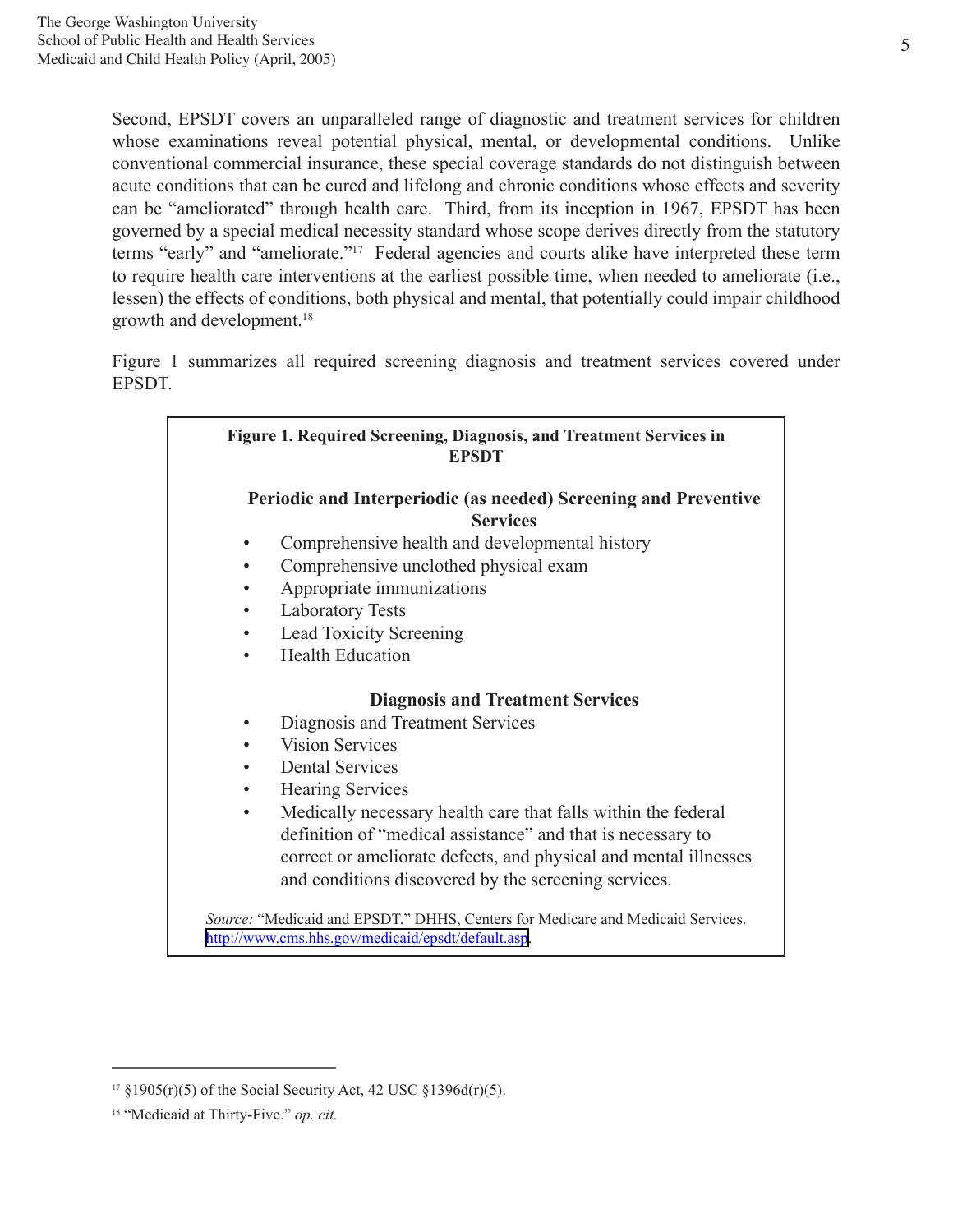# **The Historical Context for Medicaid Child Health Policy**

*The findings of this Task Force are dramatic evidence that poverty is still with us, still exacting its price in spoiled lives and failed expectations. For entirely too many Americans the promise of American life is not being kept.\* \* \* I wish to see an America in which no young person, whatever the circumstances, shall reach the age of 21 without the health, education, and skills that will give him an opportunity to be an effective citizen and a self-supporting individual. \* \* \** [Lyndon B. Johnson, January 5, 1964]<sup>19</sup>

One historical study in particular sheds light on how federal policy makers might have come to structure within Medicaid such a broad and unprecedented health policy for low income children. Entitled *One Third of a Nation: A Report on Young Men Found Unqualified for Military Service,*<sup>20</sup> the study shed overpowering light on the health status of young military draftees. Among its most significant findings: the majority of young men rejected for compulsory military service in the early 1960s failed as a result of physical and mental health conditions, many of which could have been diagnosed and successfully treated in childhood and adolescence. These young adults typically came from impoverished families and had experienced unrelenting deprivation in health care, education, and employment. The report's findings provided compelling evidence for an underlying tenet of President Johnson's conclusion that improving the health and well being of the nation's poor required strategies aimed at ameliorating the effects of social, economic, and health disparities.

#### *The Task Force on Manpower Conservation: Establishment, Charge and Findings*

On September 30, 1963, President John F. Kennedy established the Task Force on Manpower Conservation to investigate why, in 1962, an astonishing 49.8 percent of 306,073 Selective Service draftees failed their pre-induction peacetime medical and/or mental aptitude examinations, thus disqualifying them for military service. Beyond its obvious implications for national military preparedness, in the President's view<sup>21</sup> these figures presented arresting evidence of both the diminished, yet preventable, health status of low-income children and the long-term strength and productivity of the nation.

The President directed that the Secretaries of Defense, Labor, and Health, Education, and Welfare (HEW, predecessor of DHHS) lead a Task Force that would "prepare a program for the guidance, testing, counseling, training and rehabilitation of youths found disqualified because of failure to meet the physical or mental standards of the Armed Forces, and to make such recommendation as their survey of this situation suggests." The Task Force was ordered to submit a final report no later than January 1, 1964.<sup>22</sup>

<sup>19</sup> Statement on the report, *One-Third of a Nation*. Cited in: The health status of American youth: A report on young men found unqualified for military service." *Clinical Pediatrics*. 3(11):625-628. November 1964.

<sup>20</sup> The President's Task Force on Manpower Conservation. *One-Third of a Nation: A Report of Young Men Found Unqualified for Military Service.* The White House. Washington, DC. January 1, 1964*.*

<sup>21</sup> Statement by the President [Kennedy]: Establishing the Task Force on Manpower Conservation. September 30, 1963. Cited in *One-Third of a Nation: A Report of Young Men Found Unqualified for Military Service*. pages A-1  $-A-2$ .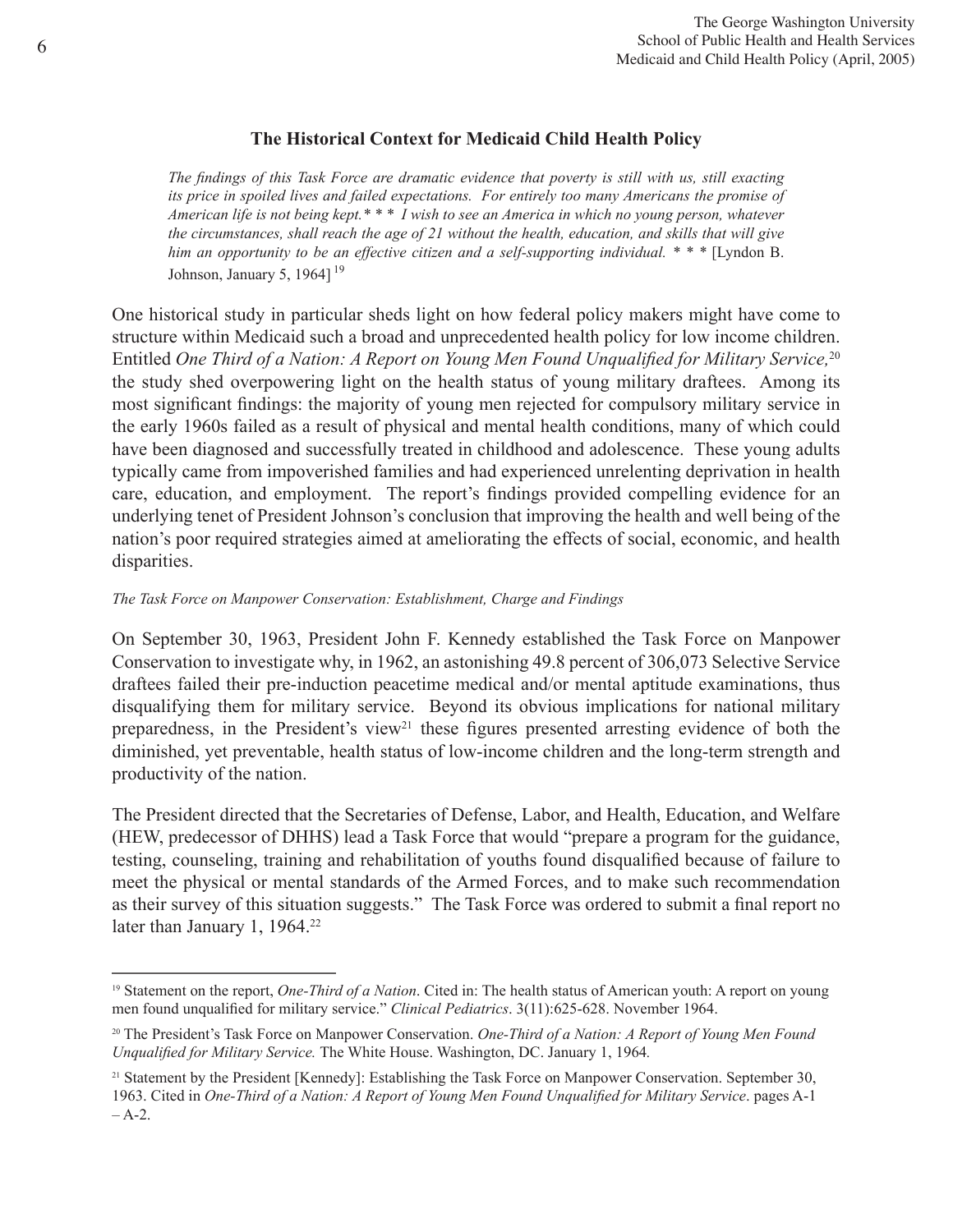Two months after Kennedy's directive, the Task Force issued its final report, which concluded that the military draft failure rate provided powerful evidence of "the unfinished business of the Nation."23 The information presented in the report offered a sobering look into the health conditions and socio-economic characteristics of the young men rejected for military service. Reasons for rejection included "medical," "mental," and "administrative or moral." Medical examinations included both physical and psychological criteria designed to identify men whose conditions "may endanger the health of other individuals, cause excessive loss of time from duty, excessive restrictions on location of assignment, or become aggravated through performance of military duty." Mental examinations were conducted through administration of the Armed Forces Qualification Test (AFQT), a written exam designed to test mental aptitude for military service, including questions on vocabulary, reading, writing, arithmetic, and mechanical understanding. Men rejected for administrative or moral reasons included those who had "significant criminal records, anti-social tendencies, such as alcoholism or drug addiction, or for other traits of character which would make them unfit in a military environment."<sup>24</sup>

In reviewing the records of all categories of examinations for military service between August 1958 and June 1960, the Department of Defense calculated the overall rate of reasons for rejection at 31.7 percent. The Task Force report, using updated information, estimated that the overall rejection rate had since increased to 35–36 percent. This overall rejection rate included both voluntary enlistees and draftees; the 49.8 percent rejection rate noted above was for 1962 draftees only.<sup>25</sup>

Table 1 shows that among the reasons for rejection, "administrative" reasons accounted for less than four percent of the failure rate among enlistees and draftees and less than three percent of the failure rate among draftees only. Far more important in terms of the high rejection rates were failure rates for medical examinations and mental tests, which (not surprisingly) were particularly elevated among the draftee-only group, since enlistees could be expected to self-select from a healthier socioeconomic pool.

<sup>22</sup> *Ibid.*

<sup>23</sup> Letter of Transmittal. President's Task Force on Manpower Conservation. Reprinted in *One-Third of a Nation: A Report on Young Men Found Unqualified for Military Service*. January 1, 1964.

<sup>24</sup> *One-Third of a Nation: A Report on Young Men Found Unqualified for Military Service*. *op. cit.* pp. 9-10.

<sup>&</sup>lt;sup>25</sup> The report attributed the differential to large numbers of young men who were examined and accepted for voluntary enlistment or officer training programs at younger ages, before reaching the age of referral for draftee examinations.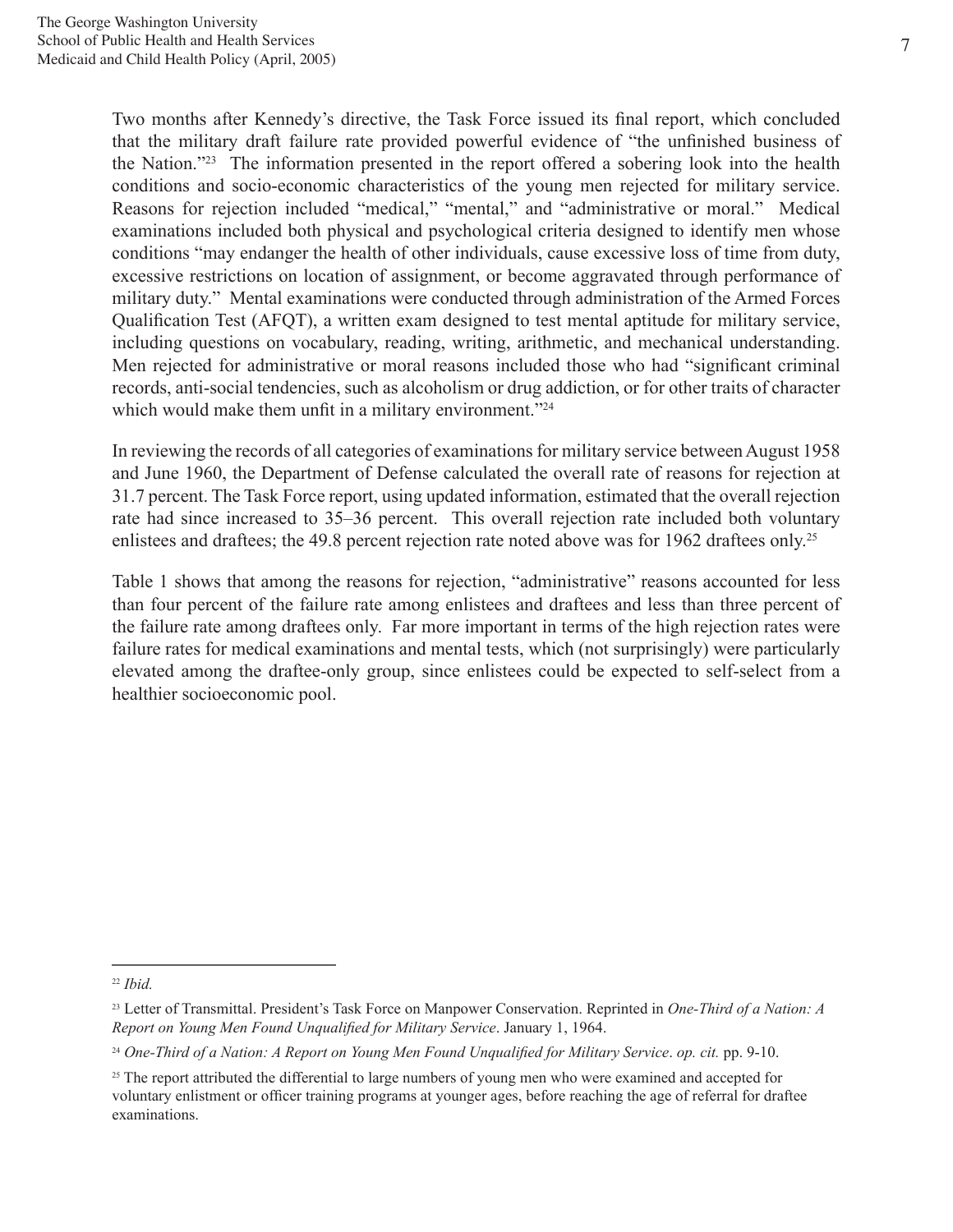| Table 1.—Percentages of Military Rejections by Reason, 1958-1962 |                                              |                               |
|------------------------------------------------------------------|----------------------------------------------|-------------------------------|
| <b>Reason for Rejection</b>                                      | <b>Enlistees and</b><br>Draftees,<br>1958-60 | <b>Draftees Only,</b><br>1962 |
|                                                                  | Percent                                      |                               |
| Failed medical examination only                                  | 14.8                                         | 24.5                          |
| Failed mental tests only                                         | 11.5                                         | 22.7                          |
| Failed both medical and mental tests                             | 1.5                                          | 1.5                           |
| Administrative reasons                                           | 3.9                                          | 2.6                           |
| Total rejected                                                   | 31.7                                         | 49 8                          |

Figure 2 presents the reasons for medical rejection noted in the report. Most frequently noted were diseases and disorders of bones and organs of movement, psychiatric disorders, circulatory diseases, eye diseases, and failure to meet anthropometric standards (height and weight).

#### **Figure 2.—Reasons for Medical Disqualifications: Medical Diagnoses and Frequency of Defect per 10,000 Medically Disqualified Youth\***



\* Based on examinations conducted between August 1953 through July 1958. *Source:* Bernard D. Karpinos, "Qualifications of American Volunteers for Military Service." Medical Statistics Division. Office of the Surgeon General, Department of the Army, 1962. Reprinted in *One-Third of a Nation*, p. 26.

Within these diagnostic categories, the report detailed the most frequent specific causes for medical disqualification, as shown in Table 2

| Table 2.—Frequently Mentioned Causes for Medical Disqualification |                                         |  |
|-------------------------------------------------------------------|-----------------------------------------|--|
| Diagnostic Category                                               | Main Causes of Disqualification         |  |
| Psychiatric disorders                                             | Character and behavior disorders        |  |
| Neurological diseases                                             | Epilepsy                                |  |
| Infective and parasitic diseases                                  | Acute poliomyelitis and<br>tuberculosis |  |

.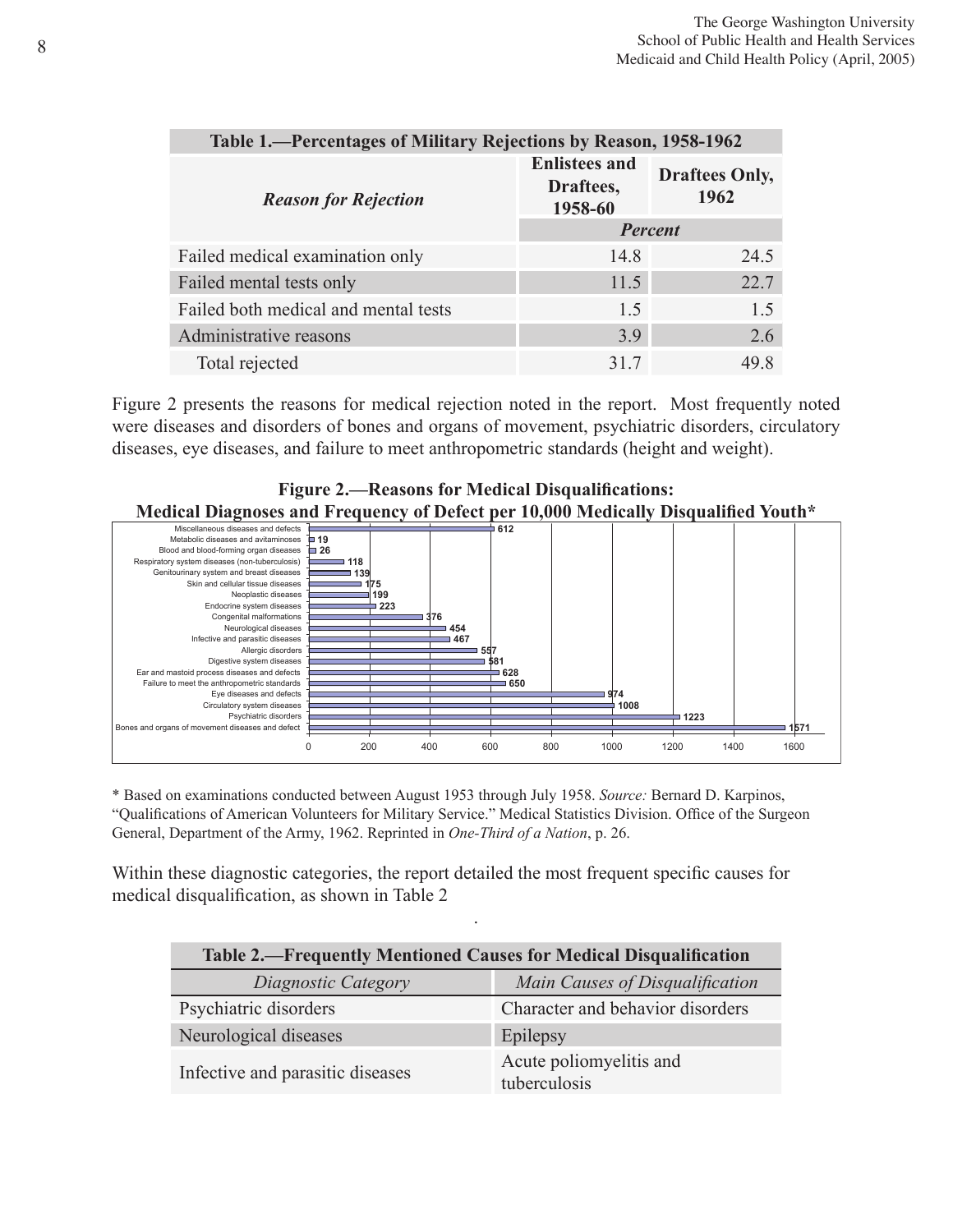| <b>Table 2.—Frequently Mentioned Causes for Medical Disqualification</b> |                                     |  |
|--------------------------------------------------------------------------|-------------------------------------|--|
| Diagnostic Category                                                      | Main Causes of Disqualification     |  |
| Neoplastic diseases                                                      | Pilonidal cyst <sup>26</sup>        |  |
| Allergic disorders                                                       | Asthma                              |  |
| Circulatory system diseases                                              | Chronic rheumatic heart disease and |  |
| Digestive system diseases                                                | Hernia of the abdominal cavity      |  |
| Anthropometric standards                                                 | Overweight                          |  |
| Defects of bones and organs of                                           | Deformities or impairments and      |  |
| movement                                                                 | amputation of extremities           |  |

The Task Force noted that these conditions represented a spectrum of severity and potential for treatment. The report concluded that one out of ten medical rejectees had conditions entirely correctable with medical intervention, ranging from serious infectious diseases like syphilis and tuberculosis to hernias and cleft palates. One out of five rejectees had more chronic conditions requiring longer term treatment such as epilepsy, asthma, and heart disease. Another one out of four rejectees had need of intensive treatment services for conditions such as deafness, loss of limbs, spinal curvature, and serious congenital malformations. Finally, the Task Force noted that one in four medical rejectees had conditions for which medical treatment was not the answer. This included men who were totally blind, or too tall or too short to meet military standards.

In addition to the 24.5 percent of draftees who were rejected for medical reasons, the report noted that another 22.7 percent were rejected for failing the AFQT for mental aptitude for military service. These were men who scored in "mental groups" IV and V  $(30<sup>th</sup>$  percentile or less) in the AFQT scoring system:

| Table 3. – Armed Forces Qualification Test Scoring System |                                 |                                       |  |
|-----------------------------------------------------------|---------------------------------|---------------------------------------|--|
| <b>Mental Group</b>                                       | <b>Required Correct Answers</b> | <b>Corresponding Percentile Score</b> |  |
|                                                           | $89 - 100$                      | $93 - 100$                            |  |
| Н.                                                        | $74 - 88$                       | $65 - 92$                             |  |
| Ш.                                                        | $53 - 73$                       | $31 - 64$                             |  |
| IV.                                                       | $25 - 52$                       | $10 - 30$                             |  |
|                                                           | 24 or less                      | 9 or below                            |  |

<sup>&</sup>lt;sup>26</sup> "A pilonidal cyst is a cyst at the bottom of the tailbone (coccyx) that can become infected and filled with pus. Once infected, the technical term is pilonidal abscess. [One] theory is that pilonidal cysts appear after trauma to the sacrococcygeal region (the region relating to both the sacrum [the lower vertebrae] and coccyx). During World War II, more than 80,000 soldiers developed pilonidal cysts that required a hospital stay. People thought the cysts were due to irritation from riding in bumpy Jeeps. For a while, the condition was actually called 'Jeep disease'." [http://](http://www.emedicinehealth.com/articles/20243-1.asp. Accessed Feb. 5) [www.emedicinehealth.com/articles/20243-1.asp. Accessed Feb. 5,](http://www.emedicinehealth.com/articles/20243-1.asp. Accessed Feb. 5) 2005.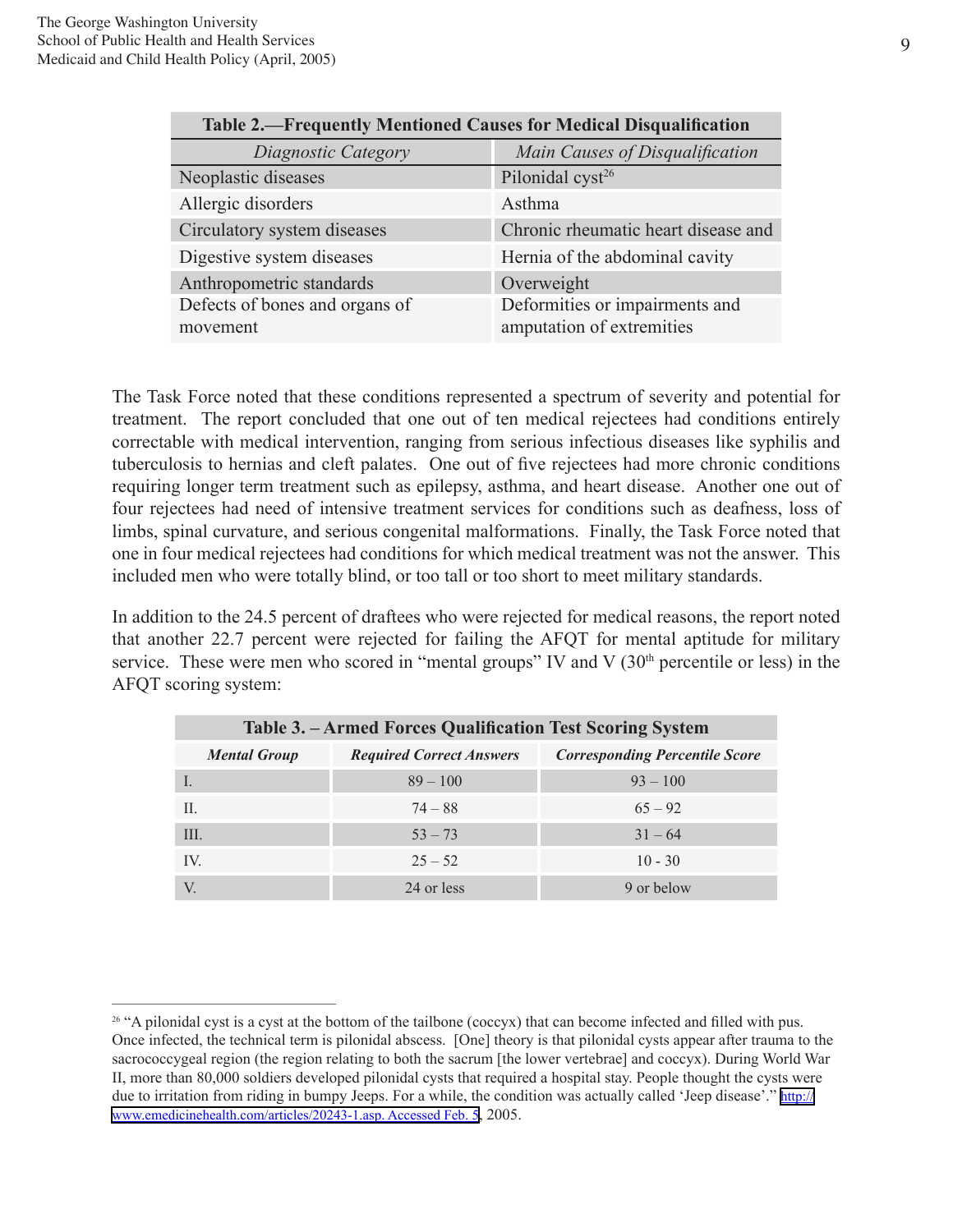To investigate the reasons for this high failure rate of the AFQT among draftees, the Task Force commissioned the Department of Labor and the Selective Service System to interview a national sample of 2,500 recent AFQT rejectees to develop a deeper understanding of the socio-economic conditions that may have affected their lack of educational performance. Much of the Task Force report provides detailed information about these AFQT rejectees' lives, including their incomes, family history, marital status, education, and employment. The common themes that emerged were extreme poverty, limited education, and families living under conditions of significant stress and poverty. Significant disparities by race and national origin were evident in the data as well, with far deeper poverty, higher rates of unemployment, and lower educational attainment among minority rejectees.

The Task Force also found wide variations in rejection rates among the states, particularly for mental rejectees, ranging from as low as 3 percent in some states to as high as 50 percent in others. Southeastern states generally had higher rates of mental rejectees compared to states in the Mountain, Great Plains, and Far West regions, where medical reasons were more common. The Task Force attributed this variation to variations in demographic and socioeconomic status and overall living conditions for the poor.27

Despite the evidence of pervasive harm to children documented in the report, the Task Force concluded that:

*…in every generation, talent appears at every social stratum, in every geographic area. Given equal opportunity, \* \* \* the poor will prove their worth at an early age and go on to live lives of substantial achievement. However, this process can easily be thwarted, and \* \* \* [T]here is little question that the process has not worked for a great many of them young men who fail to meet the mental requirements for military service in the United States today* <sup>28</sup>

Most of the Task Force's recommendations focused on the development of compensatory programs for young low-income adults rejected from the military draft. However, the Task Force also made recommendations regarding improvements in screening, diagnosis, and treatment of diseases and conditions in early childhood and adolescence, with a strong emphasis on the placement of programs in schools.29,30

The work of the Task Force in combination with subsequent studies on the health status of infants, children, and children with disabilities,<sup>31</sup> formed the contextual basis for the President's 1967 child health recommendations to Congress.<sup>32</sup> Immediately following their submission, the President's

<sup>27</sup> *One-Third of a Nation: A Report on Young Men Found Unqualified for Military Service*. *op. cit.*. p. 12.

<sup>28</sup> *One-Third of a Nation: A Report on Young Men Found Unqualified for Military Service*. *op. cit.* p. 15.

<sup>29</sup> *Ibid.* p. 29.

<sup>30</sup> *Ibid.* p. 35.

<sup>31</sup> *An Ounce of Prevention; EPSDT: Does it Spell Health Care for Poor Children? Supra*, note 3.

<sup>&</sup>lt;sup>32</sup> Lyndon B. Johnson. Special Message to the Congress Recommending a 12-Point Program for America's Children and Youth, February 8, 1967. *op. cit.*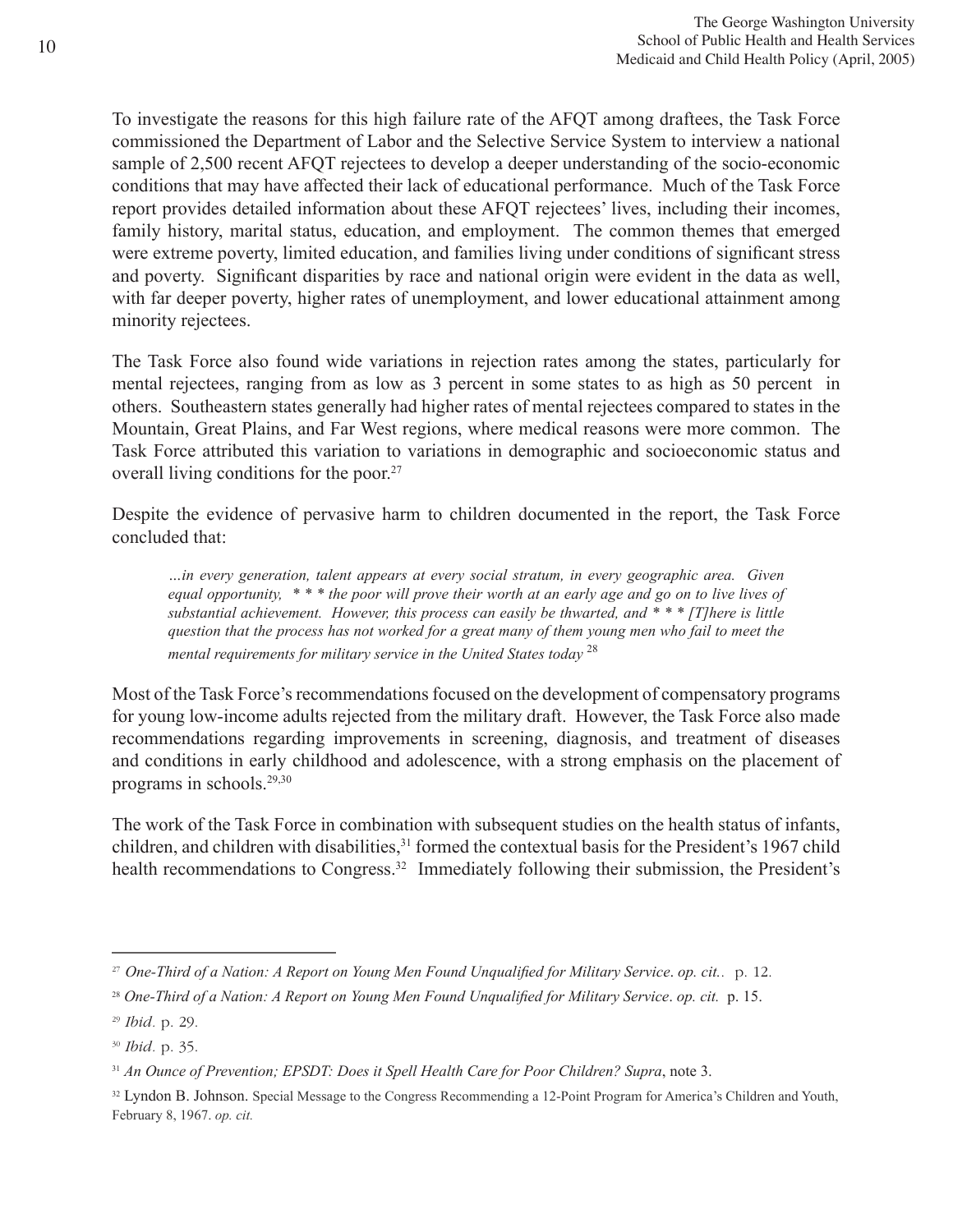recommendations were translated into legislative language providing for the amendments to the Social Security Act that incorporated the EPSDT program and its standards into Medicaid.<sup>33</sup>

#### **Conclusion**

For 40 years, Medicaid has provided essential health coverage to tens of millions of low-income children and youth. Medicaid is a dominant force in the U.S. health care system and its early policy roots are often difficult to discern. This Policy Brief has explored the national security study that lies at the foundations of Medicaid child health policy. The findings of *One Third of a Nation,* as well as the language of the Medicaid statute itself, serve to underscore the fact that Medicaid child health policy hardly has been happenstance. From its virtual enactment, Medicaid aimed to cover all low income children with the broadest possible developmental health benefits. By 1967, the very concept of coverage itself had been transformed, and this transformation has continued throughout Medicaid's history.

The need for a continued Medicaid child health policy that aims at growth and development, not merely treatment of episodic illness, continues to reverberate, not only in a broader health policy context, but as a matter of national security. During a March 12, 1998 hearing before the House Armed Services Committee, Mark E. Gebicke, Director of Military Operations & Capabilities Issues for GAO's National Security & International Affairs Division, stated, "Of the 25,430 enlistees who entered the services in fiscal year 1994 and were discharged in their first 6 months, 29 percent failed to meet minimum performance standards, 27 percent were found medically unqualified for military service and 14 percent had character or behavior disorders."34 The importance of a continuing commitment to broad child health policy endures, even as the health system itself is transformed. National security depends on the growth and development of children; in view of the demographics of those who serve, this dependence is particularly striking in the case of the low-income children who are at greatest risk for poor health outcomes. In this respect, Medicaid's role in reducing health disparities among low-income and minority children remains a paramount national concern.

<sup>33</sup> Social Security Amendments Act of 1967. Pub. L. 90-248.

<sup>&</sup>lt;sup>34</sup> Testimony of Mr. Mark E. Gebicke, Director, Military Operations & Capabilities Issues National Security & International Affairs Division ,U.S. General Accounting Office. Available at: [http://www.house.gov/hasc/testimony/](http://www.house.gov/hasc/testimony/105thcongress/3-12-98gebicke.htm. Accessed April 6) [105thcongress/3-12-98gebicke.htm.](http://www.house.gov/hasc/testimony/105thcongress/3-12-98gebicke.htm. Accessed April 6). Accessed April 6, 2005.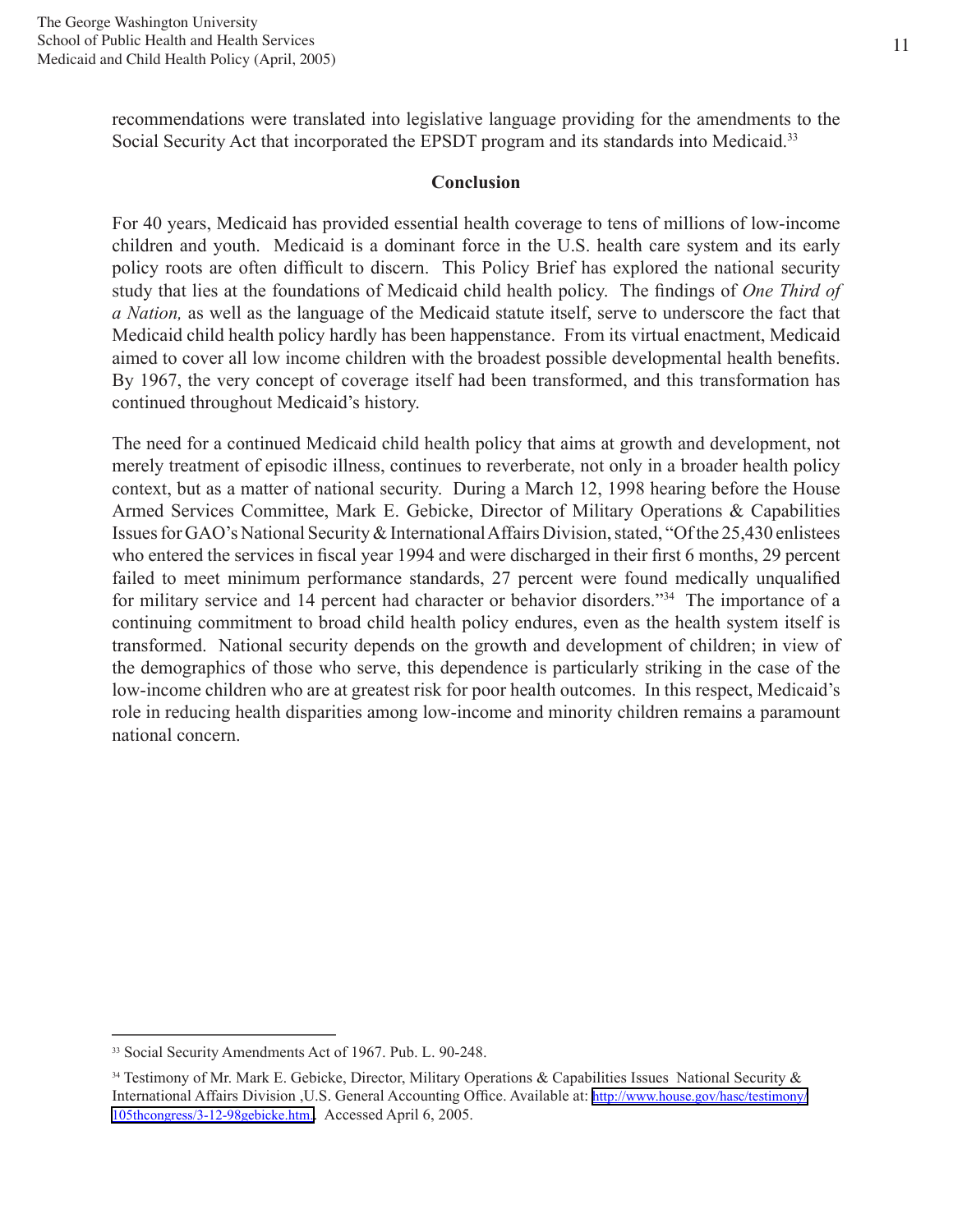#### **APPENDIX**

# **Statistical Methodology for Calculating the Proportion of Military Recruits Who May Have Been Covered by Medicaid at Some Point in Their Lives Prior to Recruitment**

The purpose of this analysis was to estimate the proportion of military recruits who may have been covered by Medicaid at some point in their lives prior to recruitment. Ideally, longitudinal data would be used to track health insurance coverage of a cohort of individuals from time of birth to recruitment and identify at least one point in time in which they were covered by Medicaid.<sup>35</sup> From such data, a simple calculation can be made by counting the number of recruits covered by Medicaid at any time in their youth and dividing it by the total number of recruits. Although the Department of Defense (DOD) and services collect demographic data on recruits, limited information was publicly available. Unfortunately, none focused on or detailed medical history or health insurance information of recruits.<sup>36</sup>

Alternatively, data from the 2003 Current Population Survey (CPS) and the 2002 and socioeconomic information from the 1998 DOD *Population Representation in the Military* reports were used to estimate the population pool from which individuals are likely to have been recruited. Specifically, the 2002 DOD report shows the average age of recruits is 20 years, and over half of the activity duty force is between 17-24 years.<sup>37</sup> This information was used to focus the analysis of the CPS data on persons aged 24 years and younger.<sup>38</sup> Table 1 shows the proportion of individuals with incomes less than 200 percent of the Federal poverty level (FPL) covered by Medicaid.

| Age      | Percent |
|----------|---------|
| Under 1  | 61%     |
| $1 - 5$  | 59%     |
| $6 - 17$ | 48%     |
| 18 only  | 32%     |
| 19-24    | 17%     |

#### **Table 1. Percent Covered by Medicaid, 200% FPL**

*Source:* KCMU and Urban Institute analysis of the March 2004 Current Population Survey, 2005

These estimates may be considered too high because of the lower income threshold; and the 1998 DOD *Population Representation* report suggests recruits may not come primarily from the low

<sup>&</sup>lt;sup>35</sup> Creswell JW, Research Design: Qualitative and Quantitative Approaches (Thousand Oaks, CA: Sage Publications) 1994.

<sup>36</sup> The DOD may collect information on insurer prior to recruitment. *Military personnel: first-term recruiting and attribution continue to require focused attention.* Testimony of Rabkin NJ before the Subcommittee on Personnel, Committee on Armed Services, United States Senate, February 24, 2000 (http://www.gao.gov/cgi-bin/getrpt?GAO/T-NSIAD-00-102).

<sup>&</sup>lt;sup>37</sup> <http://www.dod.mil/prhome/poprep2002/> (Accessed April 5, 2004).

<sup>&</sup>lt;sup>38</sup> The 2004 Federal poverty guideline for a family of three was \$15,670.